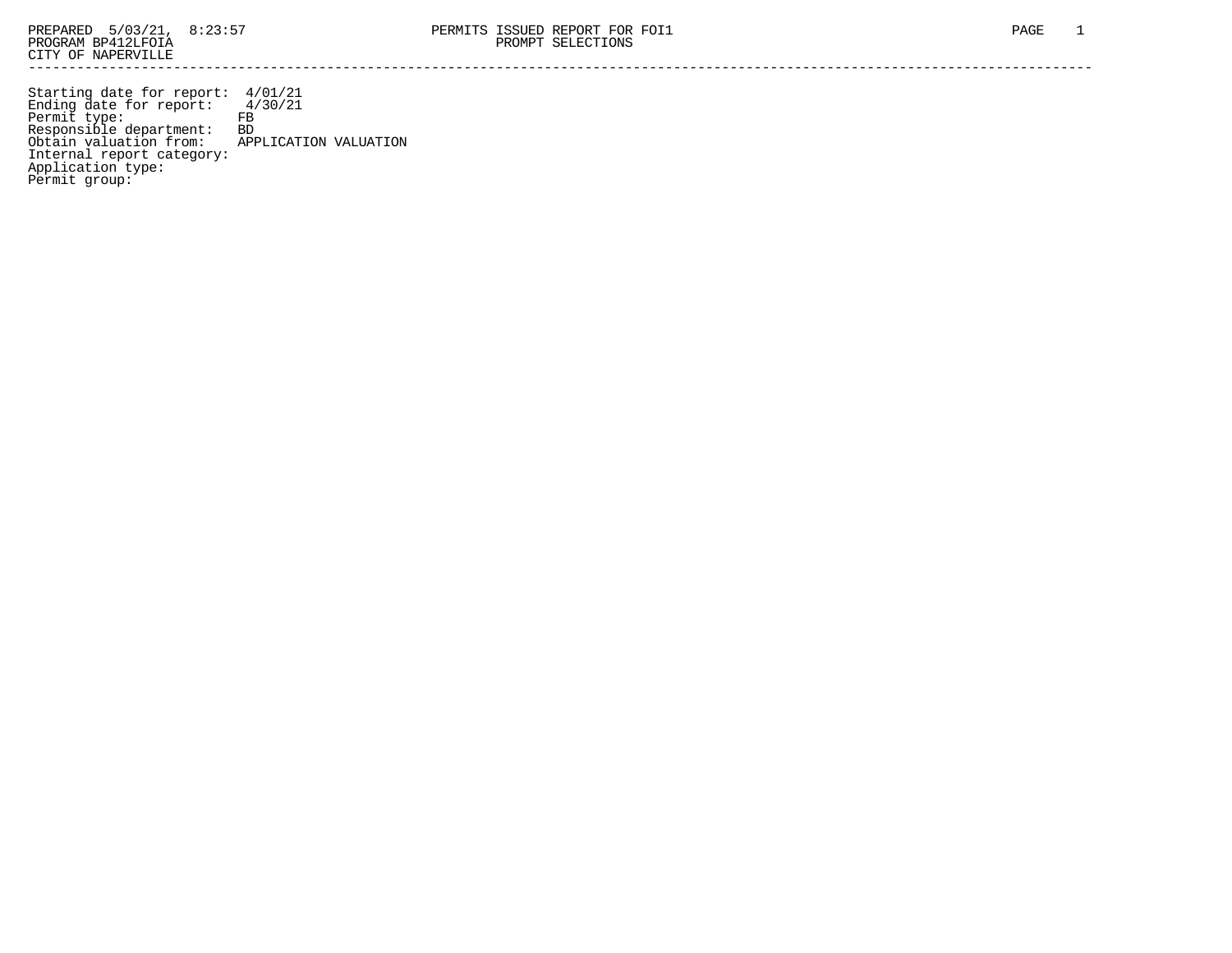## PREPARED 5/03/21, 8:23:57 PERMITS ISSUED REPORT<br>PROGRAM BP412LFOI1 PAGE 1 PROGRAM BP412LFOI1 4/01/21 THRU 4/30/21 CITY OF NAPERVILLE **Example 20** CITY OF NAPERVILLE PERMIT TYPE - FB FINISHED BASEMENT OBTAINED VALUATION FROM APPLICATION VALUATION

| APPLICATION APPLICATION TYPE AND DESCRIPTION<br>DATE<br>VALUATION                                                                                                                                                                                                            | Parcel Number<br>Alternate ID Code     | PROPERTY OWNER/<br>CONTRACTOR                       |
|------------------------------------------------------------------------------------------------------------------------------------------------------------------------------------------------------------------------------------------------------------------------------|----------------------------------------|-----------------------------------------------------|
| 20-00004731 SFR SINGLE FAMILY RESIDENCE                                                                                                                                                                                                                                      | 824 SANTA MARIA DR                     |                                                     |
| ----------- 12/23/20 \$800000<br>Contractor #: 630-355-1122                                                                                                                                                                                                                  |                                        | D-08193030050000N54 -115 SIENA CUSTOM BUILDERS      |
| STRUCTURE - 000 000 SFR<br>STRUCTURE - 000 000 SFR<br>PERMIT TYPE -    FB   00 FINISHED BASEMENT                                                                                                                                                                             | ISSUE DATE SUBCONTRACTOR(S)<br>4/06/21 |                                                     |
| 20-00004745 SFR SINGLE FAMILY RESIDENCE                                                                                                                                                                                                                                      | 4051 ALFALFA LN                        |                                                     |
| $---------$ 12/29/20 \$630000<br>Contractor #: 630-428-4800                                                                                                                                                                                                                  |                                        | W-01152090140000N1836-245 OAK HILL BUILDERS         |
| STRUCTURE - 000 000 SFR<br>PERMIT TYPE - FB 00 FINISHED BASEMENT                                                                                                                                                                                                             | ISSUE DATE SUBCONTRACTOR(S)<br>4/01/21 |                                                     |
| 21-00000145 SFR SINGLE FAMILY RESIDENCE                                                                                                                                                                                                                                      | 107 N EAGLE ST                         |                                                     |
| $\frac{1}{19/21}$ \$1400000<br>Contractor #: 630-357-2023                                                                                                                                                                                                                    |                                        | D-07134020130000N536 -84 CHARLES VINCENT GEORGE     |
| STRUCTURE - 000 000 SFR<br>PERMIT TYPE - FB 00 FINISHED BASEMENT<br>. _ _ _ _ _ _ _ _ _ _                                                                                                                                                                                    | ISSUE DATE SUBCONTRACTOR(S)<br>4/20/21 |                                                     |
| 21-00000345 SFR SINGLE FAMILY RESIDENCE                                                                                                                                                                                                                                      | 426 S LOOMIS ST                        |                                                     |
| $------ 2/08/21$ \$1500000<br>Contractor #: 630-688-7065                                                                                                                                                                                                                     |                                        | D-08191030050000N345 -100 BRAD DRENDEL BUILDERS INC |
| STRUCTURE - 000 000 SFR<br>PERMIT TYPE - FB 00 FINISHED BASEMENT<br>STRUCTURE - 000 000 SFR                                                                                                                                                                                  | ISSUE DATE SUBCONTRACTOR(S)<br>4/02/21 |                                                     |
| 21-00000378 RAL RES ALTERATIONS/REMODLING (NO NEW SO FTG) 4240 COLTON CR                                                                                                                                                                                                     |                                        |                                                     |
| $---------2/10/21$ \$25000<br>Contractor #:                                                                                                                                                                                                                                  |                                        |                                                     |
| $\begin{tabular}{lclclcl} \textbf{STRUCTURE} & - & 000 & 000 & \textbf{BASEMENT} & \textbf{FINISH} & \textbf{SUSUE} & \textbf{DATE} & \textbf{SUBCONTRACTOR(S)} \\ \textbf{PERMIT TYPE} & - & \textbf{FB} & 00 \textbf{ FINISHED BASEMENT} & & & & & & & & \\ \end{tabular}$ |                                        |                                                     |
| 21-00000401 RAL RES ALTERATIONS/REMODLING (NO NEW SO FTG) 4243 CHAPARRAL DR                                                                                                                                                                                                  |                                        |                                                     |
| \$70000<br>$--------- 2/11/21$                                                                                                                                                                                                                                               |                                        | W-01172070230000N1523-241 REDSTART CONSTRUCTION     |

Contractor #: 630-364-3669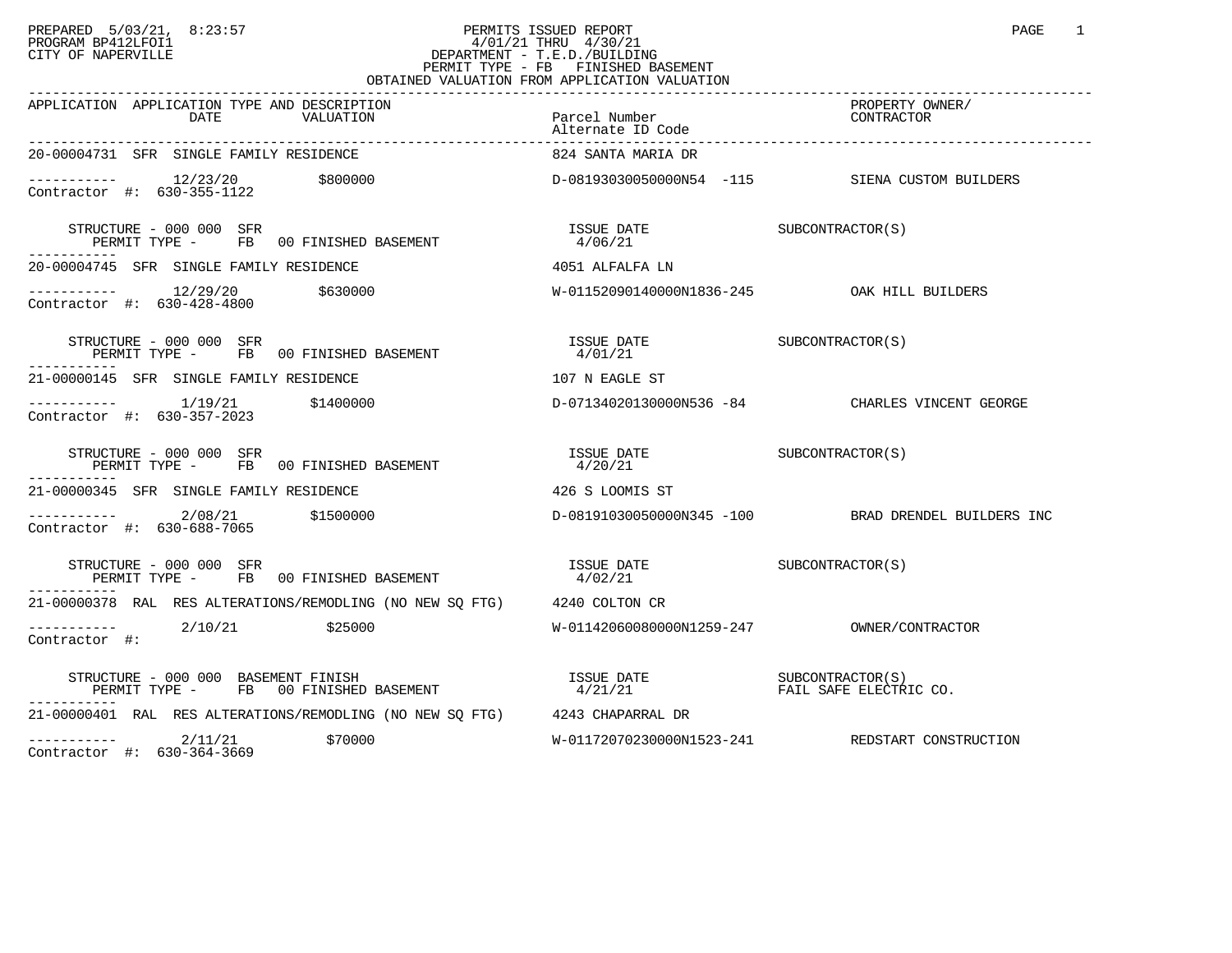## PREPARED 5/03/21, 8:23:57 PERMITS ISSUED REPORT<br>PROGRAM BP412LFOI1 PAGE 2 PROGRAM BP412LFOI1 4/01/21 THRU 4/30/21 CITY OF NAPERVILLE **Example 20** CITY OF NAPERVILLE PERMIT TYPE - FB FINISHED BASEMENT OBTAINED VALUATION FROM APPLICATION VALUATION

| APPLICATION APPLICATION TYPE AND DESCRIPTION<br>DATE<br>VALUATION                                                                                                                                                                                                                        | Parcel Number<br>Alternate ID Code     | PROPERTY OWNER/<br>CONTRACTOR                        |
|------------------------------------------------------------------------------------------------------------------------------------------------------------------------------------------------------------------------------------------------------------------------------------------|----------------------------------------|------------------------------------------------------|
| 21-00000401 (CONTINUED)<br>___________                                                                                                                                                                                                                                                   |                                        |                                                      |
| STRUCTURE - 000 000 BASEMENT FINISH<br>RUCTURE - 000 000 BASEMENT FINISH<br>PERMIT TYPE -       FB    00 FINISHED BASEMENT                               4/08/21                                                                                                                         |                                        | SUBCONTRACTOR(S)<br>PURE PLUMBING<br>L.T. ELECTRIC   |
| -----------<br>21-00000529 RAL RES ALTERATIONS/REMODLING (NO NEW SQ FTG) 909 SUMTER CT                                                                                                                                                                                                   |                                        |                                                      |
| $\frac{\text{---} \text{---} \text{---} \text{---}}{\text{Contractor}}$ #: 630-432-7274<br>\$40000                                                                                                                                                                                       |                                        | D-07251080050000N677 -128 EXPERT LEVEL HOME SERVICES |
| STRUCTURE - 000 000 FINISH BASEMENT<br>PERMIT TYPE - FB 00 FINISHED BASEMENT                                                                                                                                                                                                             | ISSUE DATE<br>4/12/21                  | SUBCONTRACTOR (S)<br>DAN WAGNER                      |
| 21-00000563 SFR SINGLE FAMILY RESIDENCE                                                                                                                                                                                                                                                  | 705 E HILLSIDE RD                      |                                                      |
| $\frac{1}{2}$ $\frac{3}{2}$ $\frac{3}{2}$ $\frac{3}{2}$ $\frac{3}{2}$ $\frac{3}{2}$ $\frac{3}{2}$ $\frac{3}{2}$ $\frac{3}{2}$ $\frac{3}{2}$ $\frac{3}{2}$ $\frac{3}{2}$ $\frac{3}{2}$ $\frac{3}{2}$ $\frac{3}{2}$ $\frac{3}{2}$ $\frac{3}{2}$ $\frac{3}{2$<br>Contractor #: 630-470-9442 |                                        | D-08192110170000N1796-101 LAKEWEST CUSTOM HOMES      |
| STRUCTURE - 000 000 SFR<br>PERMIT TYPE - FB 00 FINISHED BASEMENT                                                                                                                                                                                                                         | ISSUE DATE SUBCONTRACTOR(S)<br>4/22/21 |                                                      |
| 21-00000648 SFR SINGLE FAMILY RESIDENCE                                                                                                                                                                                                                                                  | 856 S WRIGHT ST                        |                                                      |
| $-$ --------- $3/08/21$ \$1150000<br>Contractor #: 630-470-9442                                                                                                                                                                                                                          |                                        | D-08193060070000N51 -115 LAKEWEST CUSTOM HOMES       |
| STRUCTURE - 000 000 SFR<br>PERMIT TYPE - FB 00 FINISHED BASEMENT                                                                                                                                                                                                                         | ISSUE DATE SUBCONTRACTOR(S)<br>4/29/21 |                                                      |
| 21-00000743 RAL RES ALTERATIONS/REMODLING (NO NEW SQ FTG) 811 VIOLET CR                                                                                                                                                                                                                  |                                        |                                                      |
| $--------$ 3/15/21 \$19885<br>Contractor #: 224-201-7742                                                                                                                                                                                                                                 |                                        | D-07224070440000N742 -110 MATRIX BASEMENT SYSTEMS    |
| STRUCTURE - 000 000 FINISHED BASEMENT<br>PERMIT TYPE - FB 00 FINISHED BASEMENT                                                                                                                                                                                                           | ISSUE DATE<br>4/15/21                  | SUBCONTRACTOR (S)                                    |
| 21-00000756 SFR SINGLE FAMILY RESIDENCE                                                                                                                                                                                                                                                  | 236 N LAIRD ST                         |                                                      |
| $---------$ 3/15/21 \$875000<br>Contractor #: 630-748-9242                                                                                                                                                                                                                               | D-07131010240000N1830-68 M HOUSE       |                                                      |
| STRUCTURE - 000 000 SFR                                                                                                                                                                                                                                                                  | ISSUE DATE                             | SUBCONTRACTOR(S)                                     |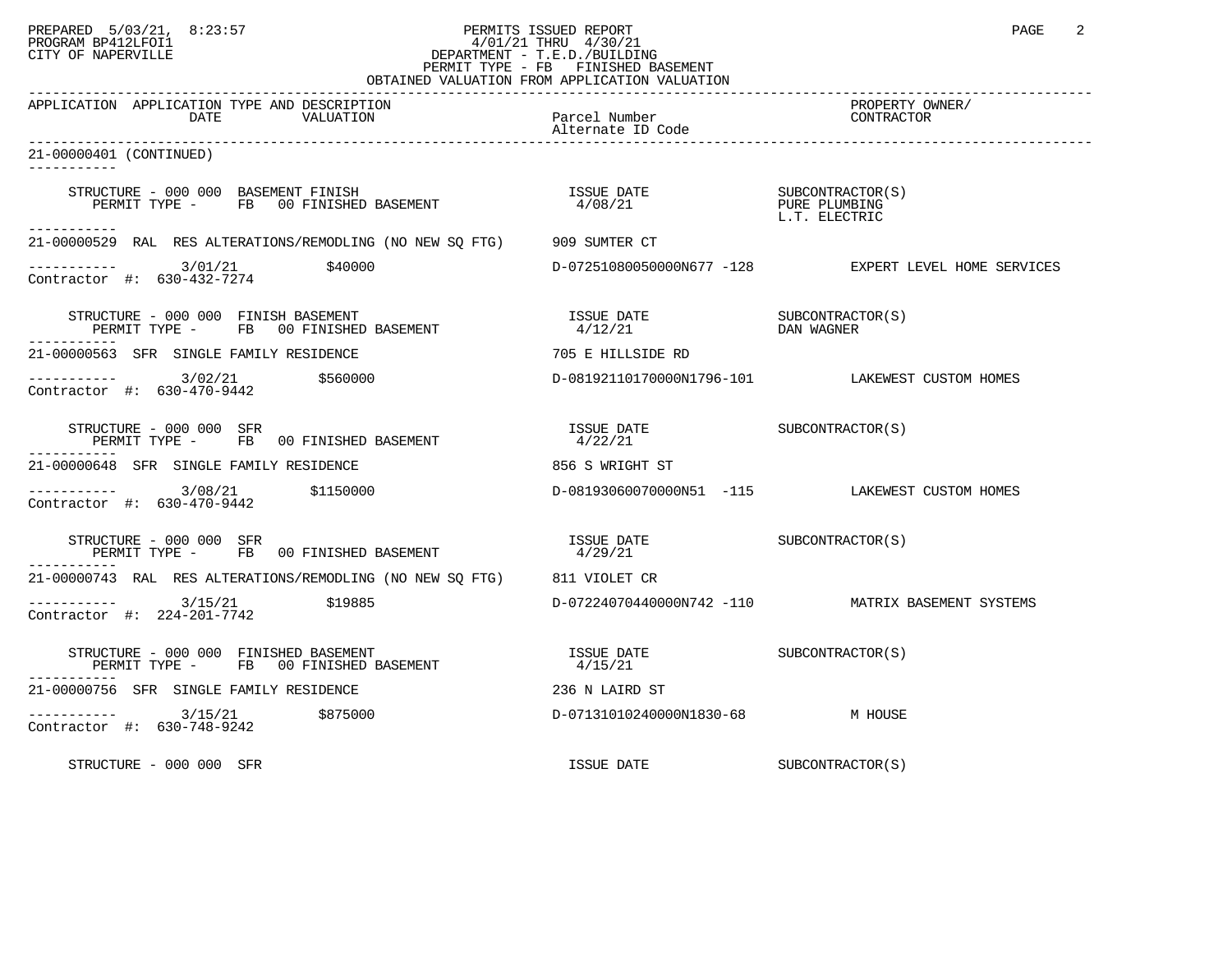## PREPARED 5/03/21, 8:23:57 PERMITS ISSUED REPORT<br>PROGRAM BP412LFOI1 PAGE 3 PROGRAM BP412LFOI1 PROGRAM BP412LFOI1 4/01/21 THRU 4/30/21 CITY OF NAPERVILLE **Example 20** CITY OF NAPERVILLE PERMIT TYPE - FB FINISHED BASEMENT OBTAINED VALUATION FROM APPLICATION VALUATION

| APPLICATION APPLICATION TYPE AND DESCRIPTION<br>DATE<br>VALUATION                                                                                                                                                                                                                   | Parcel Number<br>Alternate ID Code                | PROPERTY OWNER/<br>CONTRACTOR                                      |
|-------------------------------------------------------------------------------------------------------------------------------------------------------------------------------------------------------------------------------------------------------------------------------------|---------------------------------------------------|--------------------------------------------------------------------|
| 21-00000756 (CONTINUED)                                                                                                                                                                                                                                                             |                                                   |                                                                    |
| PERMIT TYPE - FB 00 FINISHED BASEMENT                                                                                                                                                                                                                                               | 4/21/21                                           |                                                                    |
| 21-00000825 RAL RES ALTERATIONS/REMODLING (NO NEW SO FTG) 3107 WOLFE CT                                                                                                                                                                                                             |                                                   |                                                                    |
| $\begin{array}{ccc}\n - & - & - & - - - \\ \text{Contractor} & + & 630 - 327 - 9735\n \end{array}$ \$35250                                                                                                                                                                          |                                                   | W-01112130090000N444 -217 KINGSTON BUILDERS-PLAINFIELD             |
| STRUCTURE - 000 000 BASEMENT FINISH<br>PERMIT TYPE - FB 00 FINISHED BASEMENT<br>-----------                                                                                                                                                                                         | ISSUE DATE SUBCONTRACTOR(S)<br>4/13/21            | AFFINITY HOMES INC<br>FREDRICK MILLS PLUMBING                      |
| 21-00000880 RAL RES ALTERATIONS/REMODLING (NO NEW SQ FTG) 1607 BAYOU PATH DR                                                                                                                                                                                                        |                                                   |                                                                    |
| $--------$ 3/22/21<br>\$23000<br>Contractor #: 847-376-1923                                                                                                                                                                                                                         |                                                   | D-07091120080000N1762-032 J.A.H. REMODELING INC                    |
| $\begin{array}{cccccccccc} \texttt{STRUCTURE} & - & 000 & 000 & \texttt{BASEMENT REMODEL} & & & & & & & \\ \texttt{PERMIT TYPE} & - & & \texttt{FB} & 00 FINISHED BASEMENT & & & & & & \\ \texttt{PERMIT TYPE} & - & & \texttt{FB} & 00 FINISHED BASEMENT & & & & & \\ \end{array}$ |                                                   | ORTIZ P ELECTRICAL SERVICES                                        |
| -----------<br>21-00000881 RAL RES ALTERATIONS/REMODLING (NO NEW SQ FTG) 3228 MISTFLOWER LN                                                                                                                                                                                         |                                                   |                                                                    |
| $--------$ 3/22/21<br>\$32200<br>Contractor #: 312-945-2301                                                                                                                                                                                                                         | W-01094040060000N1456-228 JOSEPH SINGER           |                                                                    |
| RUCTURE - 000 000 BASEMENT FINISH<br>PERMIT TYPE -    FB   00 FINISHED BASEMENT<br>STRUCTURE - 000 000 BASEMENT FINISH                                                                                                                                                              | <b>ISSUE DATE</b><br>4/06/21                      | SUBCONTRACTOR(S)<br>ABEL CONSTRUCTION OF SHOREWOOD<br>C&M PLUMBING |
| . <u>.</u><br>21-00000938 RAL RES ALTERATIONS/REMODLING (NO NEW SO FTG) 3652 SHAKESPEARE LN                                                                                                                                                                                         |                                                   |                                                                    |
| $\frac{3}{24}$ \$36000<br>Contractor #: 708-473-7430                                                                                                                                                                                                                                | W-01113090090000N1211-231 FN CONSTRUCTION         |                                                                    |
| STRUCTURE - 000 000 BASEMENT REMODEL<br>PERMIT TYPE - FB 00 FINISHED BASEMENT<br>---------                                                                                                                                                                                          | ISSUE DATE SUBCONTRACTOR(S)<br>4/26/21            | NEW WAY ELECTRIC<br>SELECT PLUMBING                                |
| 21-00001093 RAL RES ALTERATIONS/REMODLING (NO NEW SO FTG) 1516 ALDERLEAF CT                                                                                                                                                                                                         |                                                   |                                                                    |
| $--------$ 3/31/21 $\frac{1}{9}40000$<br>Contractor #:                                                                                                                                                                                                                              | D-07091050220000N1762-032        OWNER/CONTRACTOR |                                                                    |
| STRUCTURE - 000 000 BASEMENT FINISH                                                                                                                                                                                                                                                 | ISSUE DATE SUBCONTRACTOR(S)                       |                                                                    |